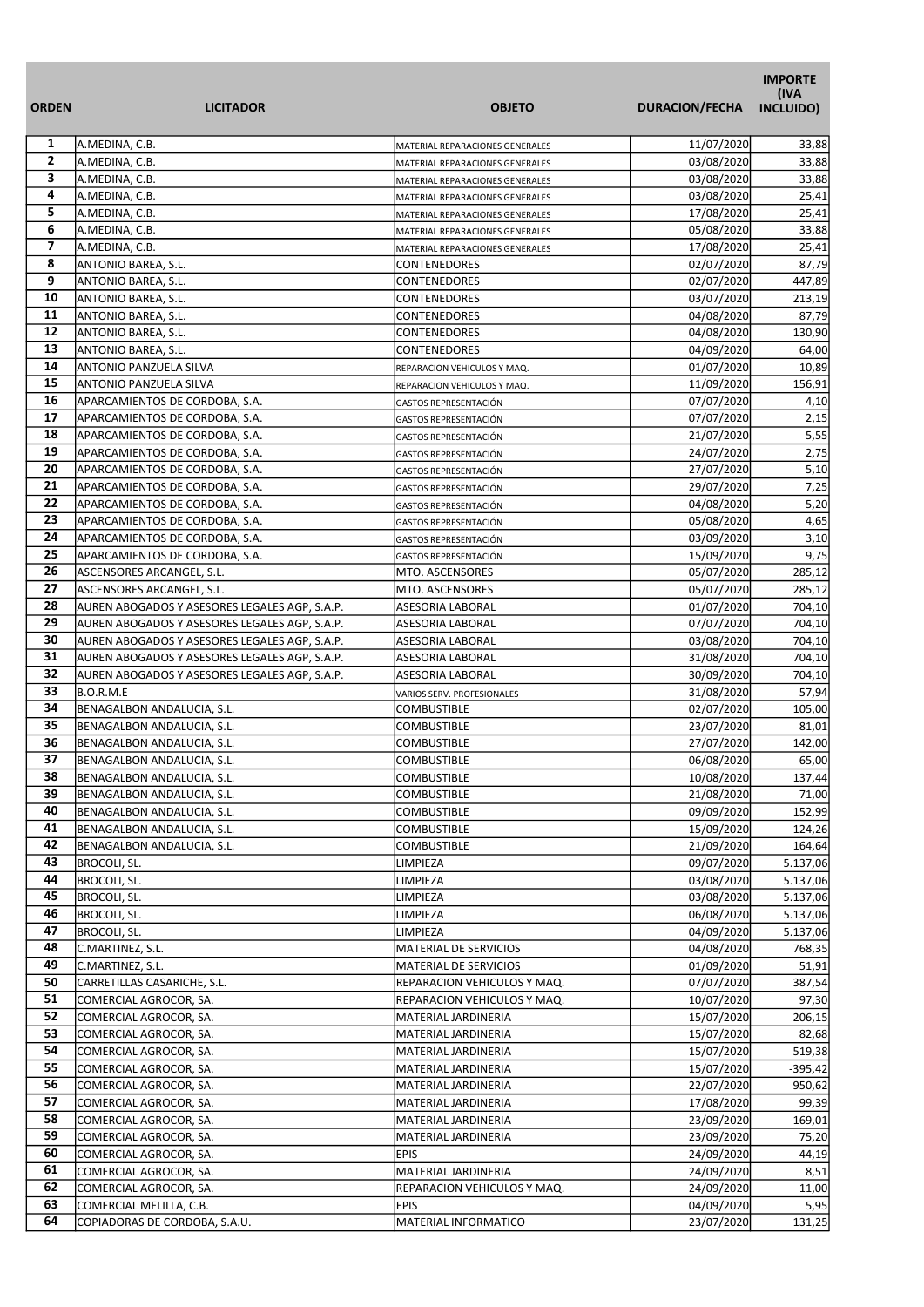| 65         | COPIADORAS DE CORDOBA, S.A.U.                                | <b>MATERIAL INFORMATICO</b>                 | 31/08/2020               | 176,76           |
|------------|--------------------------------------------------------------|---------------------------------------------|--------------------------|------------------|
| 66         | COPIADORAS DE CORDOBA, S.A.U.                                | MATERIAL INFORMATICO                        | 21/09/2020               | 52,72            |
| 67         | CUALTIS, S.L.                                                | SERVICIO DE PREVENCION                      | 20/07/2020               | 319,84           |
| 68         | CUALTIS, S.L.                                                | SERVICIO VIGILANCIA SALUD                   | 20/07/2020               | 158,21           |
| 69         | CUALTIS, S.L.                                                | SERVICIO DE PREVENCION                      | 21/08/2020               | 319,84           |
| 70         | CUALTIS, S.L.                                                | SERVICIO VIGILANCIA SALUD                   | 21/08/2020               | 158,21           |
| 71         | CUALTIS, S.L.                                                | SERVICIO DE PREVENCION                      | 14/09/2020               | 39,00            |
| 72         | CUALTIS, S.L.                                                | SERVICIO DE PREVENCION                      | 14/09/2020               | 319,84           |
| 73         | CUALTIS, S.L.                                                | SERVICIO VIGILANCIA SALUD                   | 14/09/2020               | 158,21           |
| 74         | DESSER JEANS, S.L.                                           | <b>VESTUARIO LABORAL</b>                    | 30/07/2020               | 69,85            |
| 75         | E.S. LAS QUEMADAS, S.L.                                      | <b>COMBUSTIBLE</b>                          | 09/09/2020               | 12,65            |
| 76         | EMACSA, S.A.                                                 | AGUA                                        | 21/07/2020               | 252,05           |
| 77         | EMACSA, S.A.                                                 | AGUA                                        | 29/07/2020               | 13,40            |
| 78         | EMACSA, S.A.                                                 | AGUA                                        | 29/07/2020               | 6.548,19         |
| 79         | EMACSA, S.A.                                                 | AGUA                                        | 07/09/2020               | 2.169,39         |
| 80         | EMACSA, S.A.                                                 | AGUA                                        | 15/09/2020               | 259,13           |
| 81         | ENDESA ENERGÍA, S.A.                                         | <b>ELECTRICIDAD</b>                         | 16/07/2020               | 64,84            |
| 82         | ENDESA ENERGÍA, S.A.                                         | ELECTRICIDAD                                | 07/07/2020               | 4.034,65         |
| 83         | ENDESA ENERGÍA, S.A.                                         | ELECTRICIDAD                                | 24/07/2020               | 391,93           |
| 84         | ENDESA ENERGÍA, S.A.                                         | ELECTRICIDAD                                | 24/07/2020               | 251,30           |
| 85         | ENDESA ENERGÍA, S.A.                                         | ELECTRICIDAD                                | 17/08/2020               | 5.121,99         |
| 86         | ENDESA ENERGÍA, S.A.                                         | ELECTRICIDAD                                | 13/08/2020               | 497,93           |
| 87         | ENDESA ENERGÍA, S.A.                                         | <b>ELECTRICIDAD</b>                         | 11/09/2020               | 4.575,08         |
| 88         | ENDESA ENERGÍA, S.A.                                         | ELECTRICIDAD                                | 24/09/2020               | 64,65            |
| 89         | ENDESA ENERGÍA, S.A.                                         | ELECTRICIDAD                                | 24/09/2020               | 507,07           |
| 90         | ENDESA ENERGÍA, S.A.                                         | ELECTRICIDAD                                | 24/09/2020               | 298,05           |
| 91         | ESCAYOLAS LEBRIJA, .S.L.U.                                   | PLACAS ESCAYOLA                             | 23/09/2020               | 2.329,44         |
| 92         | ETER COMUNICACIONES, S.L.                                    | <b>MATERIAL ELECTRICO</b>                   | 05/07/2020               | 138,41           |
| 93<br>94   | EUROCLIMA CORDOBA, S.L.                                      | MANTENIMIENTO AIRE ACONDICIONADO            | 10/07/2020               | 471,61           |
| 95         | EUROCLIMA CORDOBA, S.L.                                      | MANTENIMIENTO AIRE ACONDICIONADO            | 17/08/2020               | 425,27           |
| 96         | EUROCLIMA CORDOBA, S.L.                                      | MANTENIMIENTO AIRE ACONDICIONADO            | 30/09/2020               | 78,65            |
| 97         | EVARISTO LUQUE HERMOSO, S.L.                                 | MATERIAL DE LIMPIEZA                        | 03/08/2020               | 172,41           |
| 98         | EVARISTO LUQUE HERMOSO, S.L.                                 | EPIS                                        | 17/08/2020               | 131,43<br>145,20 |
| 99         | EVARISTO LUQUE HERMOSO, S.L.<br>EVARISTO LUQUE HERMOSO, S.L. | <b>EPIS</b>                                 | 03/09/2020<br>06/09/2020 | 48,40            |
| 100        | EVARISTO LUQUE HERMOSO, S.L.                                 | <b>EPIS</b><br><b>EPIS</b>                  | 07/09/2020               | 63,27            |
| 101        | EVARISTO LUQUE HERMOSO, S.L.                                 |                                             | 11/09/2020               | 108,90           |
| 102        | EVARISTO LUQUE HERMOSO, S.L.                                 | EPIS<br>EPIS                                | 11/09/2020               | 164,92           |
| 103        | EVARISTO LUQUE HERMOSO, S.L.                                 | MATERIAL DE LIMPIEZA                        | 11/09/2020               | 168,55           |
| 104        | FERRETERIA CD. CUENCA                                        | <b>MATERIAL SERVICIOS</b>                   | 07/07/2020               | 121,67           |
| 105        | <b>FERRETERIA CD. CUENCA</b>                                 | <b>MATERIAL SERVICIOS</b>                   | 21/08/2020               | 46,40            |
| 106        | <b>FERRETERIA CD. CUENCA</b>                                 | MATERIAL JARDINERIA                         | 16/09/2020               | 17,55            |
| 107        | FJ MARTIN ASESORES LEGALES Y TRIBUTARIOS, S.L.               | ASESORIA CONTABLE                           | 01/07/2020               | 677,60           |
| 108        | FJ MARTIN ASESORES LEGALES Y TRIBUTARIOS, S.L.               | ASESORIA CONTABLE                           | 29/07/2020               | 677,60           |
| 109        | FJ MARTIN ASESORES LEGALES Y TRIBUTARIOS, S.L.               | ASESORIA CONTABLE                           | 02/09/2020               | 677,60           |
| 110        | FONT-FERRT.GAYRO, S.L.                                       | MATERIAL SERVICIOS                          | 10/07/2020               | 15,14            |
| 111        | FONT-FERRT.GAYRO, S.L.                                       | <b>MATERIAL SERVICIOS</b>                   | 04/08/2020               | 43,35            |
| 112        | <b>GLOBAL SERVICIOS</b>                                      | CONTROLADORES                               | 17/08/2020               | 1.956,17         |
| 113        | <b>GLOBAL SERVICIOS</b>                                      | CONTROLADORES                               | 21/08/2020               | 1.956,17         |
| 114        | <b>GLOBAL SERVICIOS</b>                                      | CONTROLADORES                               | 23/09/2020               | 1.956,17         |
| 115        | HISPACOR 18, S.L.                                            | VESTUARIO LABORAL                           | 08/07/2020               | 54,95            |
| 116        | <b>HOTEL MACIAS ALFAROS</b>                                  | GASTOS REPRESENTACIÓN                       | 08/07/2020               | 6,45             |
| 117        | <b>HOTEL MACIAS ALFAROS</b>                                  | GASTOS REPRESENTACIÓN                       | 31/07/2020               | 5,00             |
| 118        | <b>HOTEL MACIAS ALFAROS</b>                                  | GASTOS REPRESENTACIÓN                       | 03/08/2020               | 1,55             |
| 119        | <b>HOTEL MACIAS ALFAROS</b>                                  | GASTOS REPRESENTACIÓN                       | 21/09/2020               | 3,85             |
| 120        | <b>HOTEL MACIAS ALFAROS</b>                                  | GASTOS REPRESENTACIÓN                       | 18/09/2020               | 2,60             |
| 121        | <b>INFUNER</b>                                               | COMPRA BOLSAS                               | 06/08/2020               | 754,68           |
| 122        | INZOVER, S.L.U.                                              | MATERIAL JARDINERIA                         | 21/07/2020               | 1.210,00         |
| 123        | INZOVER, S.L.U.                                              | MATERIAL JARDINERIA                         | 25/09/2020               | 907,50           |
| 124<br>125 | JESUS REY MORA                                               | ALQUILER PEQUEÑA MAQUINARIA                 | 07/07/2020               | 193,60           |
| 126        | JESUS REY MORA                                               | ALQUILER PEQUEÑA MAQUINARIA                 | 21/08/2020               | 387,20           |
| 127        | JOSE JIMENEZ CALVO, S.L.                                     | MATERIAL REPARACIONES VARIAS                | 11/08/2020               | 125,38           |
| 128        | JOSE JIMENEZ CALVO, S.L.<br>JOSE JIMENEZ CALVO, S.L.         | MATERIAL JARDINERIA                         | 18/09/2020<br>22/09/2020 | 458,59<br>408,38 |
| 129        | JOSÉ LUIS FERNÁNDEZ RUÍZ                                     | MATERIAL REPARACIONES VARIAS<br><b>EPIS</b> | 03/09/2020               | 817,29           |
| 130        | JUAN RODRIGUEZ MOYANO                                        | MATERIAL REPARACIONES GENERALES             | 05/07/2020               | 2.714,85         |
| 131        | JUAN RODRIGUEZ MOYANO                                        | MATERIAL REPARACIONES GENERALES             | 03/08/2020               | 4.687,39         |
| 132        | JUAN RODRIGUEZ MOYANO                                        | MATERIAL REPARACIONES GENERALES             | 01/09/2020               | 464,88           |
| 133        | JUANA ROMERO CARDENAS                                        | AUDITORIA                                   | 03/08/2020               | 1.272,00         |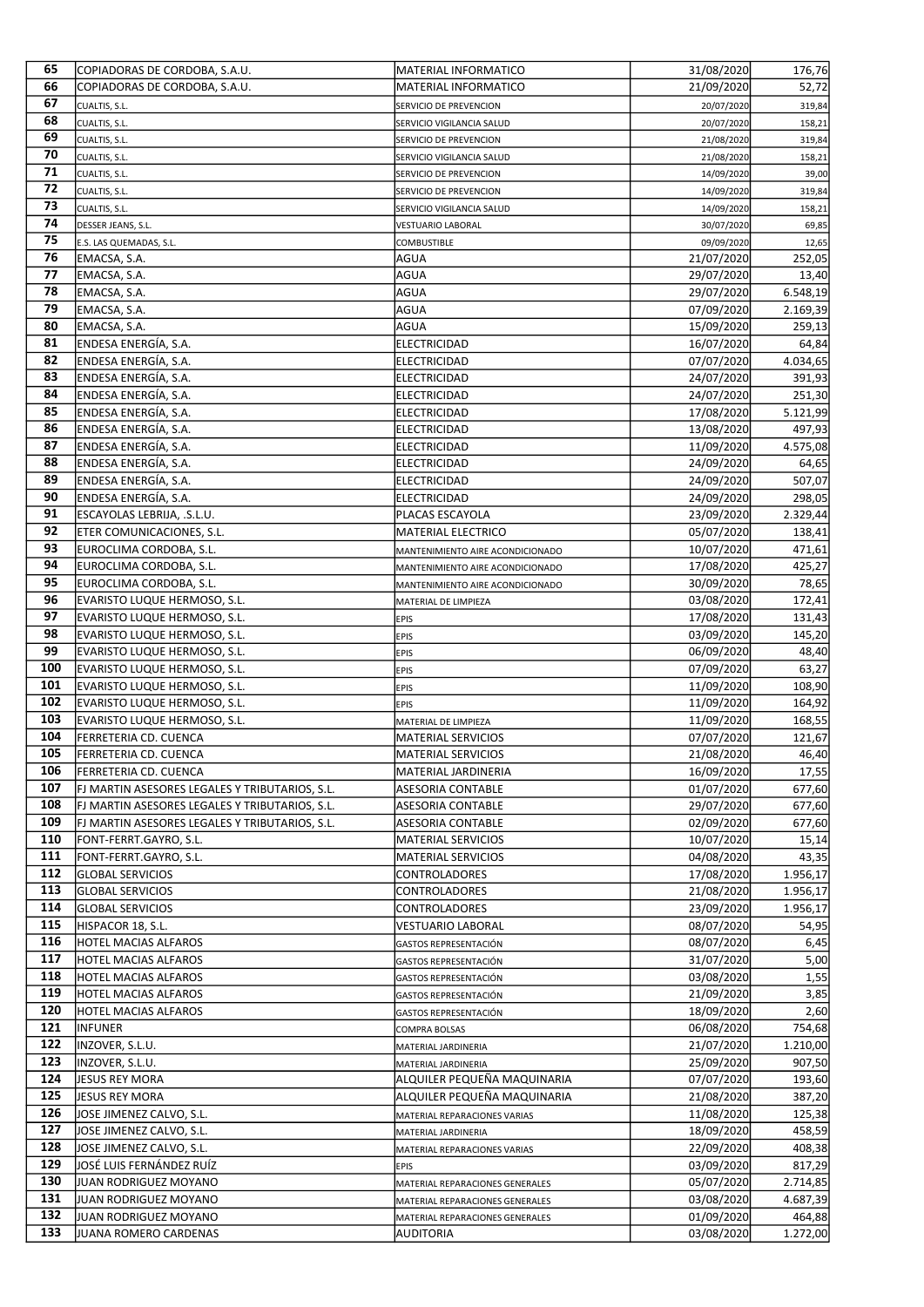| 134        | LA OPORTUNIDAD NEUMESSE, S.L.               | MATERIAL REPARACIONES GENERALES                          | 25/08/2020               | 49,00             |
|------------|---------------------------------------------|----------------------------------------------------------|--------------------------|-------------------|
| 135        | LUCAS ROJAS, S.L.                           | MATERIAL OFICINA                                         | 27/08/2020               | 182,64            |
| 136        | MATERIALES DE CONSTRUCCION TRUJILLO, S.L.   | MATERIAL SERVICIOS                                       | 07/09/2020               | 31,70             |
| 137        | MAXIMA AMENITIES, S.L.                      | MATERIAL LIMPIEZA                                        | 23/09/2020               | 164,84            |
| 138        | METALÚRGICA ANDALUZA DE ALQUILERES S.L.U.   | REPARACION VEHICULOS Y MAQ.                              | 10/09/2020               | 221,51            |
| 139        | <b>NETWAN</b>                               | TELEFÓNIA                                                | 21/08/2020               | 178,06            |
| 140        | <b>NETWAN</b>                               | TELEFÓNIA                                                | 23/09/2020               | 186,74            |
| 141        | <b>NETWAN</b>                               | TELEFÓNIA                                                | 23/09/2020               | 66,55             |
| 142        | OCA INSPECCIONES, CONTROL Y PREVENCIÓN, SAU | MANTENIMIENTO HORNOS CREMATORIOS                         | 17/08/2020               | 2.662,00          |
| 143        | OCA INSPECCIONES, CONTROL Y PREVENCIÓN, SAU | MTO. LINEA ALTA TENSIÓN                                  | 11/09/2020               | 641,30            |
| 144        | OFFIMAX.SUR, S.L.                           | MATERIAL DE OFICINA                                      | 20/07/2020               | 1.256,29          |
| 145        | OFFIMAX.SUR, S.L.                           | MATERIAL DE OFICINA                                      | 03/08/2020               | 459,52            |
| 146        | OFISUR, S.L.                                | MATERIAL INFORMATICO                                     | 02/07/2020               | 18,03             |
| 147        | OFISUR, S.L.                                | <b>MATERIAL INFORMATICO</b>                              | 20/07/2020               | 38,66             |
| 148        | OFISUR, S.L.                                | MATERIAL INFORMATICO                                     | 11/09/2020               | 58,42             |
| 149<br>150 | OVERLEASE, S.A.                             | <b>ALQUILER VEHICULO</b>                                 | 06/07/2020               | 365,55            |
| 151        | OVERLEASE, S.A.                             | ALQUILER VEHICULO                                        | 03/08/2020               | 365,55            |
| 152        | OVERLEASE, S.A.                             | <b>ALQUILER VEHICULO</b>                                 | 03/09/2020               | 365,55            |
| 153        | PIDETAXI CORDOBA                            | GASTOS REPRESENTACIÓN                                    | 29/07/2020               | 4,00              |
| 154        | PIDETAXI CORDOBA<br>PINTURAS REVECRIL, S.L. | GASTOS REPRESENTACIÓN<br>MATERIAL SERVICIOS              | 24/08/2020<br>01/07/2020 | 8,06<br>39,25     |
| 155        | PROMOCIONES ZAHIRA, S.A.                    |                                                          | 07/09/2020               | 3,45              |
| 156        |                                             | GASTOS REPRESENTACIÓN                                    |                          |                   |
| 157        | PTM<br><b>PTM</b>                           | <b>VESTUARIO LABORAL</b><br>VESTUARIO LABORAL            | 03/07/2020<br>03/08/2020 | 2.276,48<br>39,83 |
| 158        | PTM                                         | VESTUARIO LABORAL                                        | 28/09/2020               | 39,83             |
| 159        | QUALICA-RD, S.L.                            |                                                          | 09/09/2020               | 925,65            |
| 160        | RAFAEL BELLIDO LÓPEZ, S.L.                  | MATERIAL REPARACIONES VARIAS<br>MANTENIMIENTO EXTINTORES | 09/07/2020               | 18,15             |
| 161        | RAFAEL BESCANSA MIRANDA                     | VARIOS SERV. PROFESIONALES                               | 31/08/2020               | 118,34            |
| 162        | RAFAEL BESCANSA MIRANDA                     | VARIOS SERV. PROFESIONALES                               | 31/08/2020               | 84,80             |
| 163        | RAFAEL CASTIÑEIRA FERNANDEZ-MEDINA          | VARIOS SERV. PROFESIONALES                               | 31/08/2020               | 95,82             |
| 164        | RAFAEL ECHEVARRIA SAGRE                     | MATERIAL JARDINERIA                                      | 29/07/2020               | 242,00            |
| 165        | RAFAEL ECHEVARRIA SAGRE                     | MATERIAL JARDINERIA                                      | 09/09/2020               | 242,00            |
| 166        | RAFAEL ECHEVARRIA SAGRE                     | MATERIAL JARDINERIA                                      | 09/09/2020               | 49,50             |
| 167        | REPSOL BUTANO, S.A.                         | <b>COMBUSTIBLE</b>                                       | 17/08/2020               | 2.886,81          |
| 168        | ROSA MARQUEZ ROMERO                         | GASTOS REPRESENTACIÓN                                    | 06/08/2020               | 66,00             |
| 169        | ROSA MARQUEZ ROMERO                         | GASTOS REPRESENTACIÓN                                    | 01/09/2020               | 22,00             |
| 170        | SANEAMIENTOS CRUZ, .SL.                     | MATERIAL FONTANERIA                                      | 05/07/2020               | 204,62            |
| 171        | SANEAMIENTOS CRUZ, .SL.                     | MATERIAL FONTANERIA                                      | 17/08/2020               | 21,33             |
| 172        | SANEAMIENTOS CRUZ, .SL.                     | MATERIAL FONTANERIA                                      | 04/09/2020               | 75,25             |
| 173        | SANEAMIENTOS DE CORDOBA, S.A.               | <b>CONTENEDORES</b>                                      | 09/07/2020               | 1.276,67          |
| 174        | SANEAMIENTOS DE CORDOBA, S.A.               | TRATAMIENTOS DE DESINFECCIÓN                             | 15/07/2020               | 745,36            |
| 175        | SANEAMIENTOS DE CORDOBA, S.A.               | RECOGIDA DE BASURAS CTRO.SAN RAFAEL                      | 20/07/2020               | 3.629,19          |
| 176        | SANEAMIENTOS DE CORDOBA, S.A.               | RECOGIDA DE BASURAS CTRO.LA FUENSANTA                    | 20/07/2020               | 1.658,47          |
| 177        | SANEAMIENTOS DE CORDOBA, S.A.               | <b>CONTENEDORES</b>                                      | 21/08/2020               | 127,25            |
| 178        | <b>SIERRA</b>                               | MATERIAL SERVICIOS                                       | 25/08/2020               | 4,82              |
| 179        | <b>SIERRA</b>                               | <b>MATERIAL SERVICIOS</b>                                | 25/08/2020               | 3,99              |
| 180        | SOLO CORBA, S.L.                            | <b>EPIS</b>                                              | 15/07/2020               | 3.993,00          |
| 181        | SOLO CORBA, S.L.                            | <b>EPIS</b>                                              | 03/08/2020               | 549,76            |
| 182        | SOLO CORBA, S.L.                            | <b>EPIS</b>                                              | 07/08/2020               | 1.514,58          |
| 183        | SOLO CORBA, S.L.                            | <b>EPIS</b>                                              | 16/09/2020               | 92,63             |
| 184        | SUMISUR, S.L.                               | <b>EPIS</b>                                              | 22/07/2020               | 568,70            |
| 185        | SUMISUR, S.L.                               | <b>EPIS</b>                                              | 15/08/2020               | 1.091,42          |
| 186        | SUMISUR, S.L.                               | <b>EPIS</b>                                              | 21/08/2020               | 82,28             |
| 187        | SUMISUR, S.L.                               | <b>EPIS</b>                                              | 21/08/2020               | 912,34            |
| 188        | SURPLANT, S.L.                              | MATERIAL JARDINERIA                                      | 30/09/2020               | 9,22              |
| 189        | TANATORIOS DE CORDOBA, S.A.                 | SERVICIO FUNERARIOS BENEFICO                             | 03/09/2020               | 540,87            |
| 190        | TANATORIOS DE CORDOBA, S.A.                 | SERVICIO FUNERARIOS BENEFICO                             | 03/09/2020               | 540,87            |
| 191        | TANATORIOS DE CORDOBA, S.A.                 | SERVICIO FUNERARIOS BENEFICO                             | 03/09/2020               | 540,87            |
| 192        | TANATORIOS DE CORDOBA, S.A.                 | SERVICIO FUNERARIOS BENEFICO                             | 03/09/2020               | 540,87            |
| 193        | TANATORIOS DE CORDOBA, S.A.                 | SERVICIO FUNERARIOS BENEFICO                             | 07/09/2020               | 540,87            |
| 194        | TANATORIOS DE CORDOBA, S.A.                 | SERVICIO FUNERARIOS BENEFICO                             | 07/09/2020               | 540,87            |
| 195        | TELEFÓNICA MOVILES ESPAÑA, S.A.             | TELEFÓNIA                                                | 17/08/2020               | 92,27             |
| 196        | TELEFÓNICA MOVILES ESPAÑA, S.A.             | TELEFÓNIA                                                | 27/08/2020               | 62,37             |
| 197        | TMWEBS CLOUD, S.L.                          | MANTENIMIENTO INFORMATICO                                | 01/07/2020               | 100,83            |
| 198        | TMWEBS CLOUD, S.L.                          | MANTENIMIENTO INFORMATICO                                | 03/08/2020               | 100,83            |
| 199        | TOINCO, S.L.                                | MATERIAL SERVICIOS                                       | 28/07/2020               | 30,43             |
| 200        | TOINCO, S.L.                                | MATERIAL SERVICIOS                                       | 26/08/2020               | 124,97            |
| 201        | VEREMA, S.L.                                | REPARACION VEHICULOS Y MAQ.                              | 21/08/2020               | 81,13             |
| 202        | VICOR CONTROL, S.L.                         | VARIOS                                                   | 01/07/2020               | 2.032,80          |